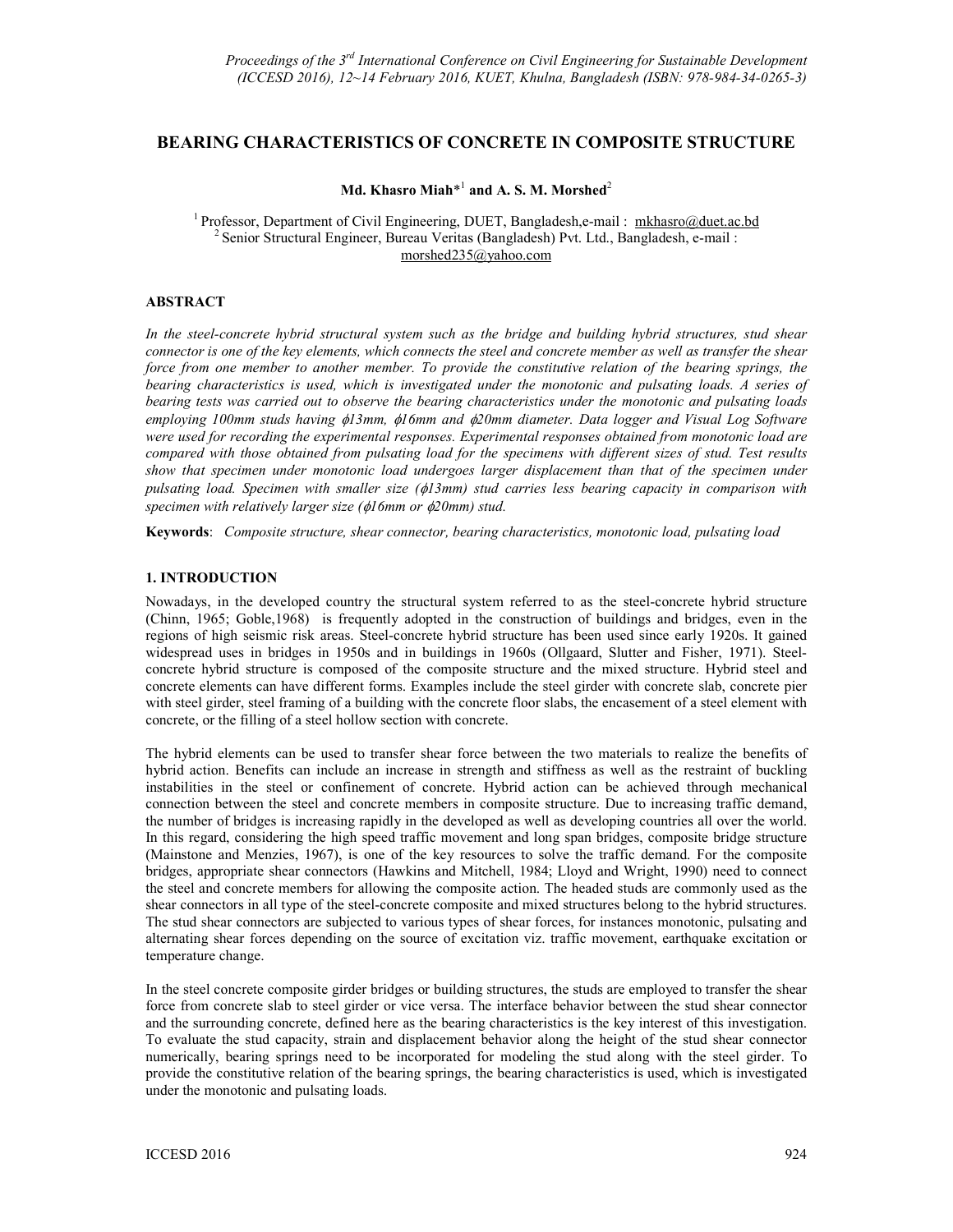From the literature survey it has been observed that different researchers investigated the static behavior as well as the fatigue behavior of the stud shear connectors with either push-out test or beam test from different perspective. Most of the research works were carried out on stud strength either experimentally or proposed empirical formulae for the pulsating load. The stud strength under monotonic losd appears sometimes. The investigation on interface behavior of stud shank and the surrounding concrete is investigated (Miah, Saiki and Nakajima, 2004) only by using φ13mm stud.



Figure 1: Bearing force-displacement relation Figure 2: Typical bearing test specimen

To estimate the stud shear capacity at the base, strain behavior along the length of the stud shank numerically, the bearing characteristics is important for modeling the bearing springs. The typical bearing characteristics investigated by Miah, Saiki and Nakajima (2004) with φ13mm stud only is shown in Figure 1 under pulsating load and the corresponding bearing test specimen is shown in Figure 2. In this study three different size studs viz. φ13mm, φ16mm and φ20mm (Morshed, 2009) were employed to observe the effect of stud diameter on bearing strength under monotonic and pulsating loads.

### **2. EXPERIMENTAL INVESTIGATION**

Experimental investigation was carried out on 22 (twenty two) specimens under monotonic and pulsating loads. Three different size studs viz. φ13mm, φ16mm and φ20mm were employed. The experimental investigation may be divided into three phases. The first phase consisted of general tests to determine the physical properties of constituent materials like cement, fine aggregate, coarse aggregate, rebar and design of concrete mix to obtain a desired concrete strength. The second phase involved casting of specimens in the laboratory and curing them for 28 days. The third phase comprised of testing specimens to failure to observe the overall behavior under monotonic and pulsating loads. ACI Concrete Mix Design was used to calculate the mix proportion of coarse aggregate, fine aggregate and cement.

20mm down graded crush stone chips was used as course aggregate. The unit weight, specific gravity under Saturated Surface Dry (SSD) condition, and absorption capacity of the stone chips were  $1598.30 \text{kg/m}^3$ (99.7pcf), 2.62 and 0.43% respectively. The coarse aggregate was properly washed to remove dust and dried up before using in the preparation of concrete.

Coarse sand from Sylhet passing No. 4 sieve was used as the fine aggregate in preparing the concrete mix. The sand was sieved to screen out any unusual particles through sieve No. 4. The sand was washed with water and air dried before use. The unit weight was  $1574.5$ kg/m<sup>3</sup> and specific gravity under SSD condition was 2.62. The fineness modulus of fine aggregate was determined following ASTM C 136-88 (1988) and it was 2.40.

Ordinary Portland cement was used as binding material for the preparation of fresh concrete. Locally produced Holcim (Blue) band cement was used. It was free from lumps, adulteration and /or partial setting. Three cube specimens of 50.8mm size were tested as per ASTM C109-84 (1984) to get compressive strength of cement used in casting of test specimens. The standard sand recommended by ASTM C778-84 (1984) was used for making cement and mortar. The mortar strength at 28 days was 19.3MPa (2800psi). Unit weight of cement was 1475kg/m<sup>3</sup> (92pcf).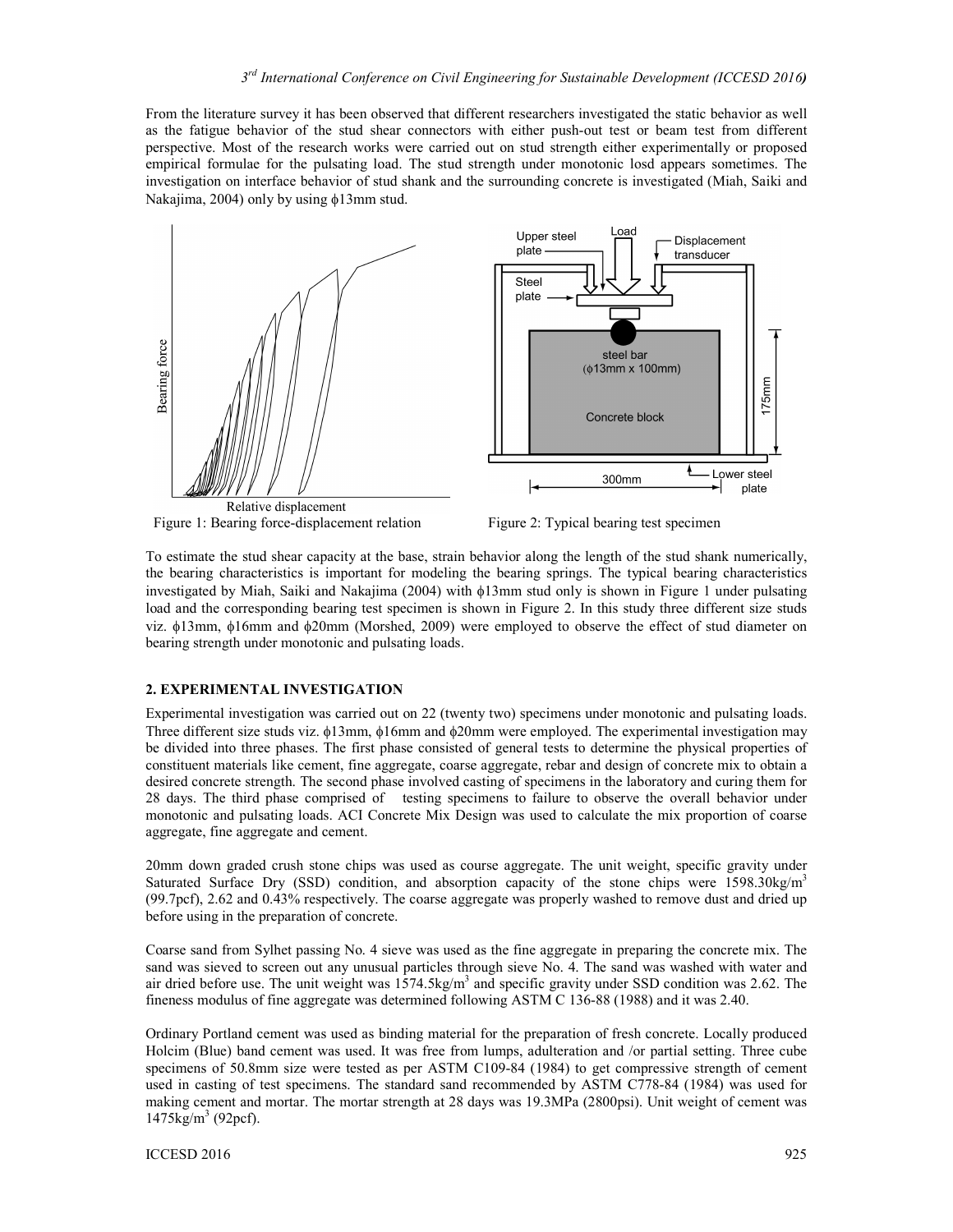Water used for casting purpose was free from impurities like oil, grease, organic and chemical matters. Water available in the laboratory is of portable quality which is supplied from deep tube well of DUET and is known to have no unusual impurities. φ13mm, φ16mm, φ20mm diameter mild steel bars are used as stud in bearing test specimens. Three samples of 16mm, 20mm, and 22mm diameter each were selected for tension test to ascertain the physical properties of steel. The average yield and ultimate strength based on nominal diameter was found to be 385MPa and 542MPa for φ16mm, 360MPa and 532MPa for φ20mm and 361MPa and 533MPa for φ22mm respectively. Deformed mild steel bars of diameter 16mm, 20mm and 22mm respectively were employed to make φ13mm, φ16mm and φ20mm plane bar after grinding which were used as stud in bearing test specimen.

The mix proportions 1: 2.50: 3.33 by weight and water cement ratio (0.35) were used for the preparation of test specimens and accompanying control cylinders of  $\phi$ 150mm ( $\phi$ 6<sup>*°*</sup>) were cast to observe the 28 days crushing strength. The slump of the fresh concrete ranged between of 50mm to 54mm for the different days specimen castings. Water cured cylinders were tested after 28 days to observe the strength variations as the test specimen were cured in room temperature. The compressive strength of the accompanying cylinders was recorded by standard cylinder test according to ASTM 39-88 (1988).

The bearing test specimen as shown in Figure 3 was employed to conduct the bearing test for observing the bearing characteristics. The size of the bearing test specimens was 300mm x 175mm x 150mm. The bearing test specimen is extracted from the push-out test specimen (Figure 2) or push and pull-out test specimen as shown in Figure 4. The length of stud was 100mm, half of which was embedded inside the concrete block as shown. Three different diameters viz. φ13mm, φ16mm, and φ20mm were used to verify the effect of diameters on bearing capacity. The formwork for the test specimens was made of steel plate forming the base and boundaries. The boundary plates and angles were either welded or fastened with nut and bolts to make the desired specimens dimensions.



Figure 3: Typical bearing test specimen Figure 4: Push and Pull-out test specimen

The test specimen was placed on lower crosshead of the Universal Testing Machine as shown in Figure 5. Two steel plates of size 300mm x 75mm were placed orthogonally to each other on stud, half of which was embedded inside the concrete. A plate of size 150mm x 150mm x 16mm was then placed on the top of 300mm x 75mm plates. A load cell of model no. CLC-NA-1MNA as shown in Figure 5 was followed by another 150mm x 150mm x 16mm plate at its top. Then the upper crosshead was set in contact of the plate at the top of load cell. Finally load was applied from the control panel. Displacements were recorded at some pre-selected points as shown Figure 5 by means of electrical displacement transducers positioned at the top of two steel plates placed as shown, which were placed on the stud of the test specimen. Four displacement transducers were fastened at pre-selected locations in order to make average. The failure pattern of the specimen after experimental investigation is shown in Figure 6.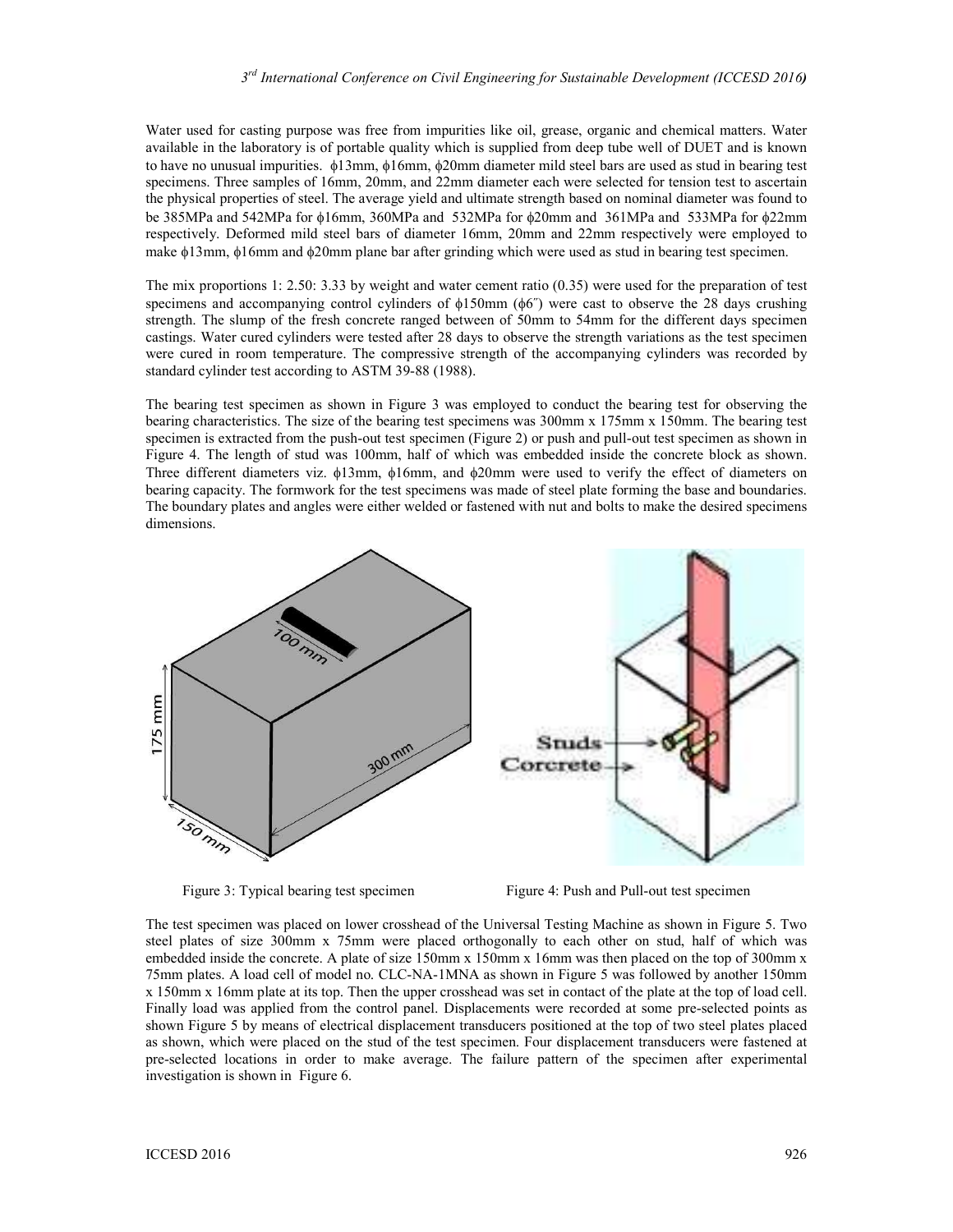*3 rd International Conference on Civil Engineering for Sustainable Development (ICCESD 2016)* 





Failure of Specimen

**Figure 5: Loading arrangement (LA) Figure 6: Failure mode of test specimen** 

Initially a small amount of load was applied to check the effectiveness of the load cell and the contact between the needle of the displacement transducer and plate placed on the stud. The load was then completely removed. After that the initial zero load readings for the load cell, displacement transducers were taken. Two types of loadings viz. monotonic and pulsating loadings were applied on the specimen.

The experiment was carried out on the twenty-two specimens. Ten of those were employed for pulsating loading and the rest twelve specimens were arranged for the monotonic loading. In case of the monotonic load, the test was continued by applying the load at suitable increment of 5kN until failure of the specimen. The readings of the load cell and displacement transducers were automatically saved in the computer at 5kN interval and displayed the load-displacement relations at the pre-selected location graphically. At the same time the data or responses were printed out from Data Logger. The ultimate stage was assumed to have been reached when the displacement transducer readings progressively increased without any significant change in the applied load. On the other hand, in case of the pulsating load, the test was continued by applying unidirectional cyclic loading (compressive) at suitable increment of 5kN with different peak loads. The pulsating compressive loading cycles were repeated with several incremental peak loads up to 300kN. Then the load was increased monotonically up to the failure of the specimen. The same procedure of applying either monotonic or pulsating load was adopted for the specimens having studs diameter of φ13mm, φ16mm and φ20mm.

## **3. TEST RESULTS AND DISCUSSIONS**

A total of twenty two bearing test specimens having dimension of 300mm x 175mm x 150mm were tested, each of which was loaded with either monotonic load or pulsating load. Three types of studs viz. φ13mm, φ16mm and φ20mm were used in the test scheme. Among the twenty two bearing test specimens, seven specimens were cast with φ13mm stud, nine specimens were cast with φ16mm stud and rest ones were cast with φ20mm stud. The twenty two bearing test specimens may be divided into three major groups depending on stud diameters and each group again subdivided based on loading types like monotonic and pulsating in Table 1. The 28-days average crushing strength of accompanying cylinders and average bearing capacity of each subgroup are also provided in Table 1.

## **3.1 Bearing Force at the Contact Surface**

The load applied on the stud half of which was embedded in concrete block of the bearing test specimen is resisted by concrete bearing force. The bearing force system at the contact surface along with the applied load is shown in Figure 7. The concrete bearing force acts as normal to the embedded surface of the stud shank as shown, the horizontal components of which are minimized because of equal and opposite sign and only the vertical components are exist. Therefore, the bearing capacity of the concrete around the embedded portion of the stud shank is the summation of vertical component only. Since, the dimension (300mm  $\times$  175mm  $\times$  150mm) of concrete block was same for the all specimen, the effect of concrete block size was not investigated.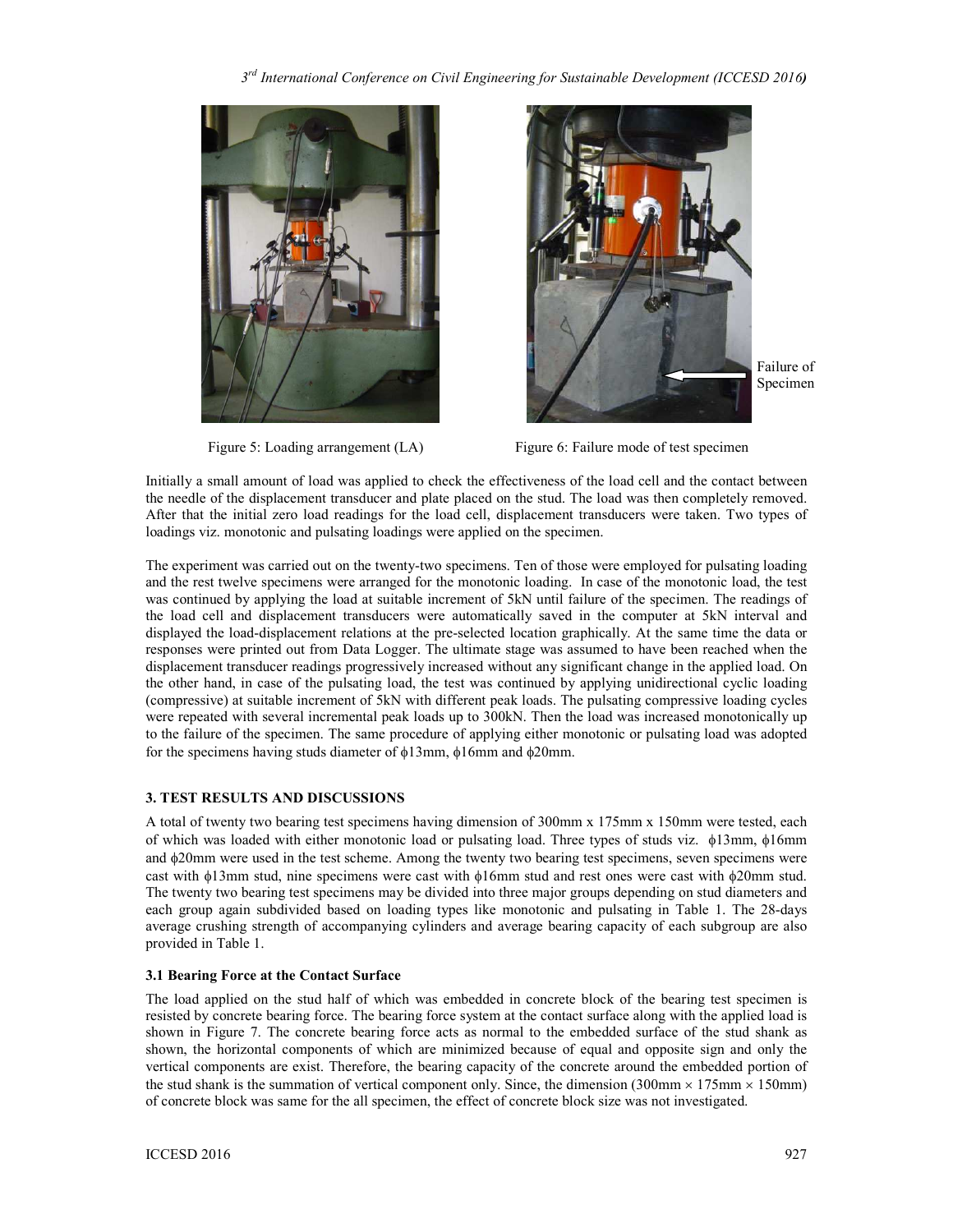

Figure 7: Bearing force system at contact surface

All of the specimens with studs either φ13mm or φ16mm or φ20mm were failed in the fashion of split type like tensile test failure of concrete cylinder along and near center line of the stud as shown in Figure 7. The following data were recorded for each of the test specimen during experiment.

- (i) Displacements at four numbers of locations on the top of stud by applying either monotonic or pulsating load at suitable increment of 5kN.
- (ii) Bearing capacity of concrete at failure under monotonic or pulsating loads

The bearing capacity of concrete is defined as the failure load of the specimen, which one is expressed here as load per unit length. The experimental data were carefully recorded and examined to study the behavior of test specimens. The experimental setup of the bearing test specimen is shown in Figure 7. The experimental responses were used to plot the bearing force versus corresponding displacement curves. The experimental responses are plotted according to the grouping of the test specimens. The behavior and experimental observation of each of the test specimen is discussed here.

#### **3.2 Bearing force-displacement relations**

The experimental observations related to the bearing force and corresponding displacement of all specimens under monotonic load as well as pulsating load is discussed here. The bearing force-displacement relations under monotonic load along with pulsating load of the specimens with φ13mm stud are shown in Figure 8. The dashed line indicates the relation under monotonic load and solid line indicates the relation under pulsating load, the ordinate of which indicates the bearing force and abscissa indicates the corresponding displacement. Similarly, the bearing force-displacement relations of all the specimens with φ16mm and φ20mm studs under monotonic and pulsating loads are shown in Figure 9 and Figure 10 respectively that the best fit curve of the average values under monotonic load are agree with the outlines of the curve of the relation under pulsating load.



From the comparison between φ16mm and φ20mm studs, the displacement at any particular level of applied load is relatively larger for the specimen with φ16mm stud because of less contact surface area. Similarly, in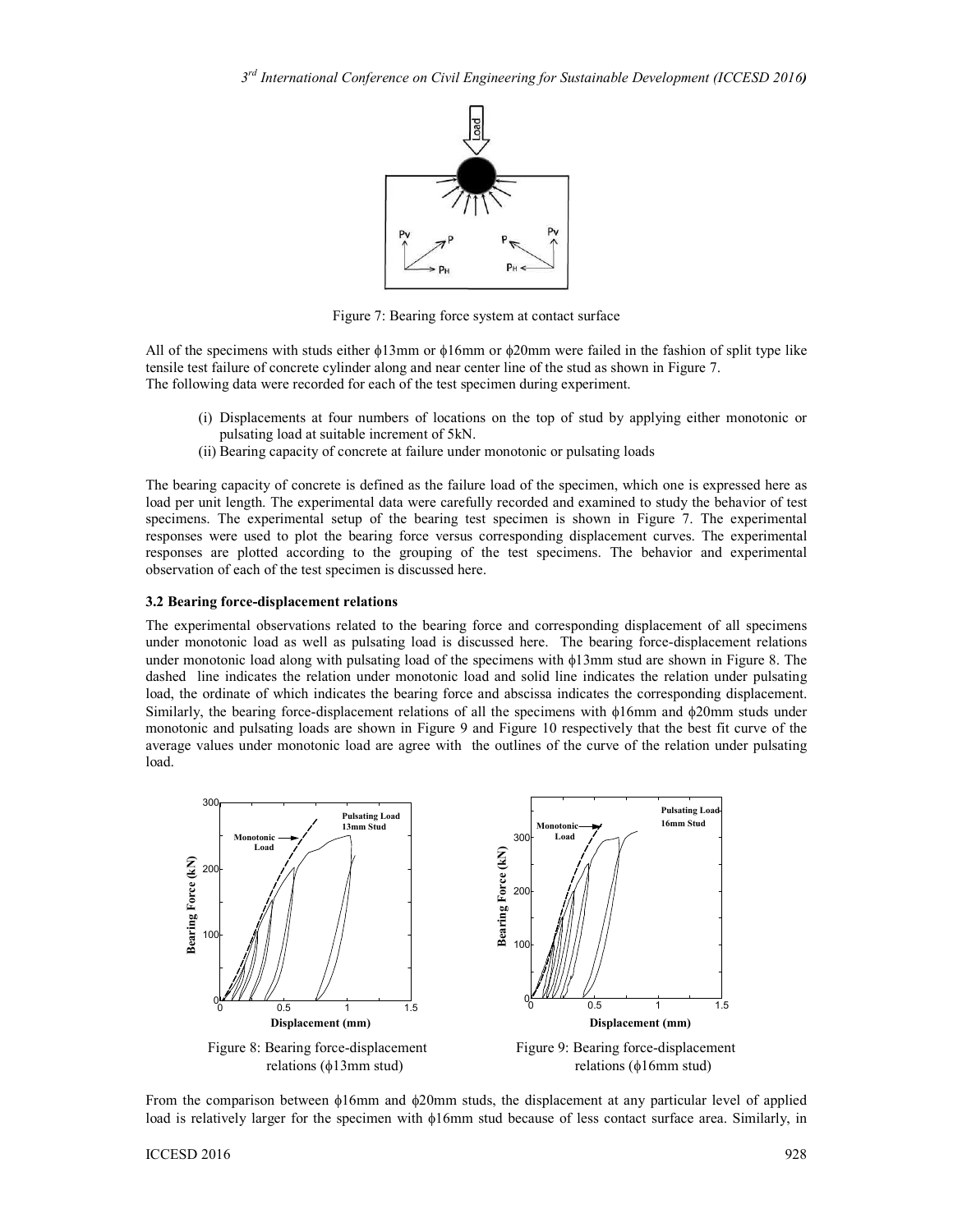case of φ13mm and φ16mm studs, the displacement at any particular level of applied load is relatively larger for the specimen with φ13mm stud. Therefore, in Figure 8 or Figure 9 or Figure 10, the displacements at any level of applied load in the specimens with φ20mm, φ16mm and φ13mm studs respectively follow the increasing order as the contact surface area between the stud shank and the surrounding concrete gradually decreasing. The relation under monotonic load resembles and agrees with the outline curve under pulsating load. The displacement at any load level under monotonic load is smaller than the one under pulsating load. This is because of cumulative plastic deformation of the surrounding concrete of stud shank during cyclic loading.

| Specimen<br><b>Size</b>                                                  | Group<br>No. | Sub<br>group | Diameter<br>of Studs | Loading<br>Types | 28-Days Cylinder<br>Crushing Strength,<br>MPa (psi) | Bearing<br>Capacity,<br>$N/mm$ (lb/inch) |
|--------------------------------------------------------------------------|--------------|--------------|----------------------|------------------|-----------------------------------------------------|------------------------------------------|
| 175mm<br>$50$ mm<br>$\Join$<br>$300$ mm<br>$\overline{\phantom{0}}$<br>× | #1           | 1A           | $\phi$ 13mm          | Monotonic        | 33.0 (4780)                                         | 2620 (14907)                             |
|                                                                          |              | 1B           |                      | Pulsating        | 34.4 (4990)                                         | 2270 (12915)                             |
|                                                                          | #2           | 2B           | $\phi$ 16mm          | Monotonic        | 33.0 (4780)                                         | 3020 (17182)                             |
|                                                                          |              | 2A           |                      | Pulsating        | 28.6 (4150)                                         | 2690 (15305)                             |
|                                                                          | #3           | 3A           | $\phi$ 20mm          | Monotonic        | 36.3 (5265)                                         | 3570 (20311)                             |
|                                                                          |              | 3B           |                      | Pulsating        | 33.0 (4780)                                         | 3130 (17808)                             |

Table 1: Bearing capacity of test specimen (average)

In the case of pulsating load, the test was continued by applying unidirectional cyclic loading (compressive) at suitable increment of 5kN with different peak loads. The pulsating compressive loading cycles were repeated with several incremental peak loads up to 300kN. In Figure 8, it is observed that the stiffness of the loading and unloading path is about 950kN/mm on average, while it is clear about 500kN/mm initially because of plastic deformation. The plastic deformation of the surrounding concrete of stud shank is making progress due to increasing the peak values of cyclic loading. In Figure 9 specimen with φ16mm stud, the stiffness of the loading and unloading path is about 1500kN/mm approximately, whereas initially is about 600kN/mm. Similarly, the stiffness of the loading and unloading path is about 750kN/mm on average, whereas initially is about 250kN/mm of the specimen having φ20mm stud in Figure 10. The initial and average stiffness of the bearing force-displacement relation in Figure 10 is smaller than the one as shown in Figure 9. This is the reason why the displacement of relation indicated by dotted line in Figure 11 at any level of applied load smaller than the one indicated by dashed line or solid line. The three bearing force-displacement relations of the specimens with φ13mm, φ16mm and φ20mm studs under pulsating load are compared in Figure 11.



**3.3 Bearing Capacity under Monotonic and Pulsating Loads** 

The bearing capacity of concrete is defined the maximum load at which the failure of the specimen occurred. The average bearing capacity of concrete according to grouping of the test specimens is shown in Table 1. The